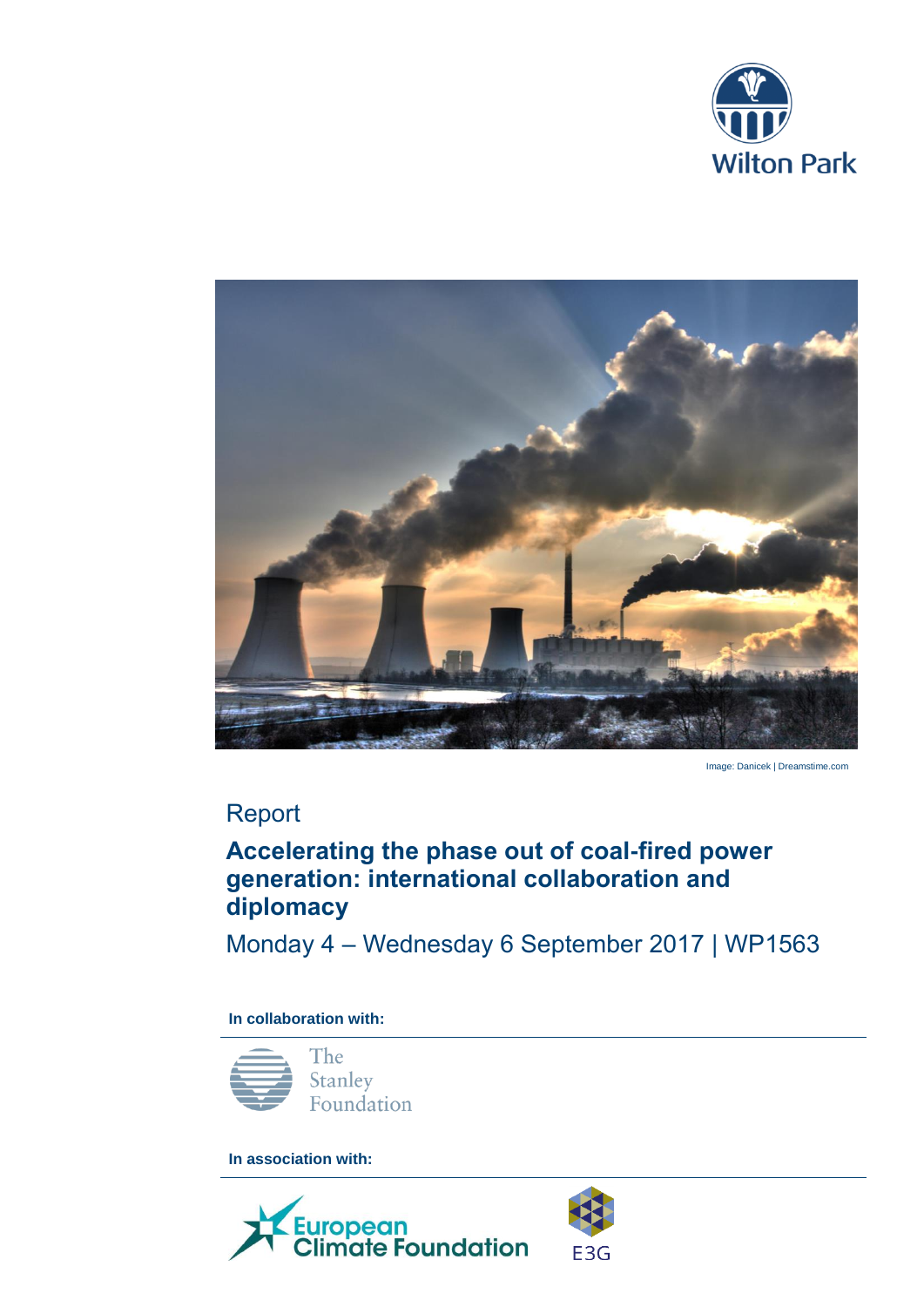

## Report

## **Accelerating the phase out of coal-fired power generation: international collaboration and diplomacy**

# Monday 4 – Wednesday 6 September 2017 | WP1563

The need to move away from coal-fired power generation has become increasingly recognised since the Paris Agreement in 2015, when 195 countries agreed to "holding the increase in the global average temperature to well below 2°C above pre-industrial levels and pursuing efforts to limit the temperature increase to 1.5°C above pre-industrial levels." The particular emphasis on coal comes as a result of its high carbon intensity which makes it the single largest contributor to climate change. According to the International Energy Agency (IEA), 41% of electricity generation globally was from coal in 2014. Coal is also a leading contributor to air pollution and consequent human health impacts.

Structural trends in technology and energy markets are enabling the phase out of coal power generation, particularly among OECD member states. Similarly, recent reductions in the cost of renewable energy production make it an increasingly viable alternative to coal in emerging economies.

International collaboration can consolidate and accelerate these twin trends, and put the world closer to the goals of the Paris Agreement. The phase out of coalfired power generation and the transition to clean energy offers multiple benefits to countries and regions in respect to human health, water scarcity, environmental and cultural protection and the sound management of public finances. The transition away from coal does however also require attention by policy makers to manage the impacts on national economies, workers, and communities, as well as the technical energy security challenges of a shift to decentralised electricity generation and flexible grids.

This senior-level event began a dialogue around creating the conditions for an accelerated and orderly transition from coal in the global economy. It built an understanding of market drivers and policy approaches to coal phase out as a basis for continued mutual encouragement and sharing of best practice. It identified how political alignments and proactive diplomacy can grow the number of countries and regions acting to phase out existing coal power plants. It also explored how this momentum can be leveraged to assist emerging economies seeking to pursue clean energy alternatives to coal.

In order to meet the 1.5 degrees Celsius goal identified in the Paris Agreement, coal-fired power generation must be phased out. To meet the Paris Agreement, analysis shows that coal phase-out is needed no later than by 2030 in the OECD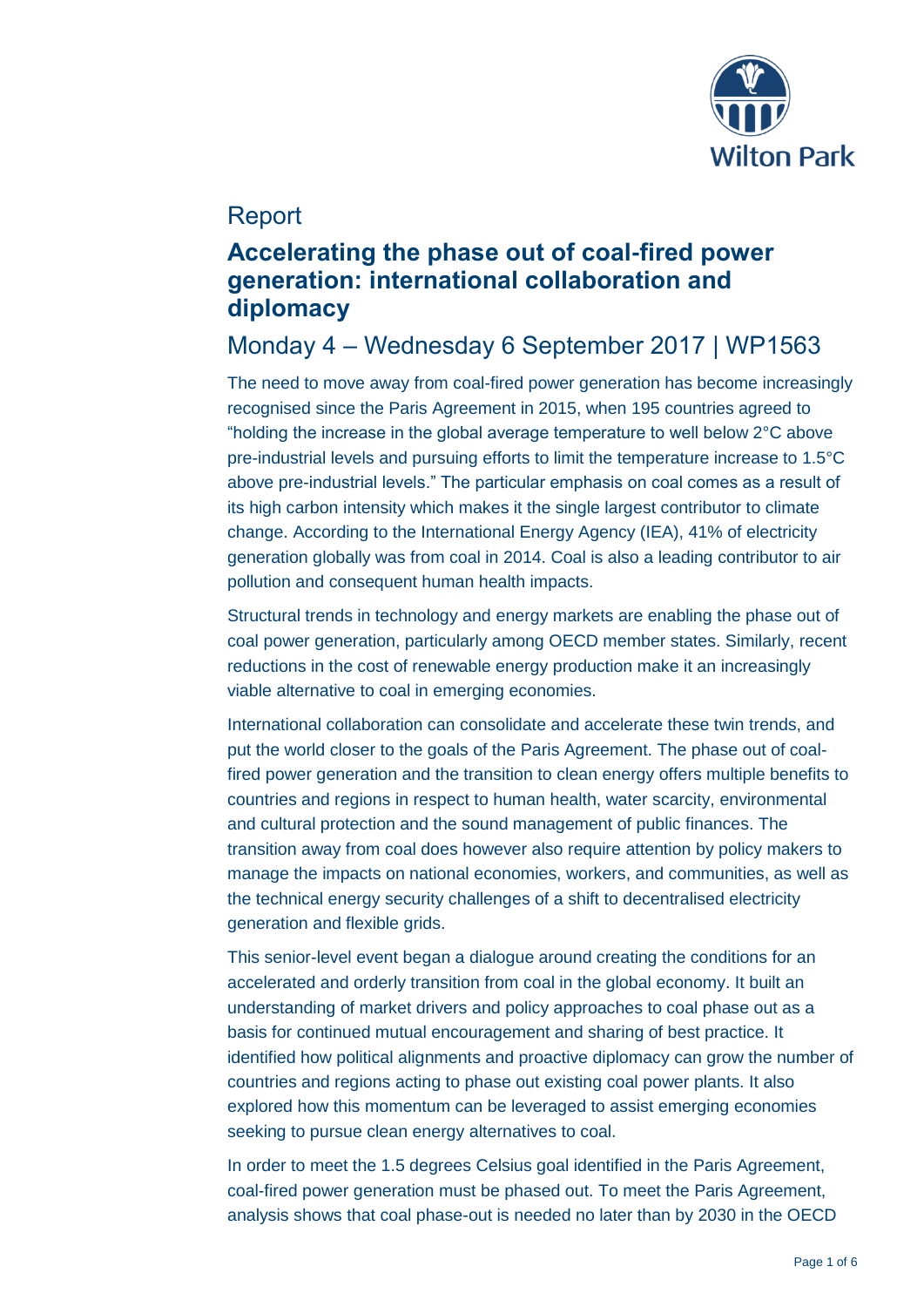and EU28, 2040 in China, and no later than by 2050 in the rest of the world. Positive trends, including the development of cheap renewable energy at scale, have seen emissions from coal fall over the last several years. At the same time, South East Asia stands out as a hot spot region where governments and utility companies are currently pursuing plans to construct new coal power stations, which would risk increasing CO2 emissions and the costs of a subsequent transition away from coal. Without concerted policy effort, coal decline will not occur on the trajectory needed, even with rapid advancement in renewable energy. Concern for public health and the environment have also driven policy to regulate and phase out coal. Premature deaths and negative impacts on human health from air pollution are a daily reality in many areas. Similarly, water usage to cool power plants is a source of increased water scarcity and negative environmental impacts, particularly in drought-sensitive regions that are already feeling the impacts of climate change. At the same time, vested interests and institutional bias towards business as usual practices erect barriers to the transition from dirty coal to clean energy.

In order to build on the recent efforts by a growing number of governments to peak coal use and / or accelerate phasing out of its use, countries, regions, and nonstate actors can share experiences and lessons learned, and identify opportunities for multilateral and multi-stakeholder collaboration.

This senior level conference sought to explore the opportunities to accelerate coal phase out, bringing together experts from governments, international and civil society organisations, academia and think tanks. The aims were to:

- Build understanding of the policies, experiences, and approaches that have helped usher in coal phase out commitments by different sub-national regions and countries
- Explore the regional and local differences that affect coal phase out policies
- Determine where greater multi-stakeholder collaboration is possible and beneficial
- Facilitate a space for continued international collaboration on coal phaseout.

#### **Key points**

- To limit global warming to 1.5 degrees Celsius, coal must be phased out globally by 2050, beginning with a peak in generation in 2020; however, OECD countries must move first, phasing out coal by 2030, followed by phase out in China by 2040.
- Emissions from coal have fallen over the last several years, but the transition is still not yet moving fast enough to keep in line with the Paris Agreement.
- Investment in renewable energy technology has allowed for rapid technological advancement and dramatic cost reductions, and must be continued in regions which have not made initial investments to spur growth.
- Financiers across public and private institutions must stop funding new coal, taking into account the true social cost-benefit analysis of coal power. New coal plants are now at increased risk of poor project economics and asset stranding.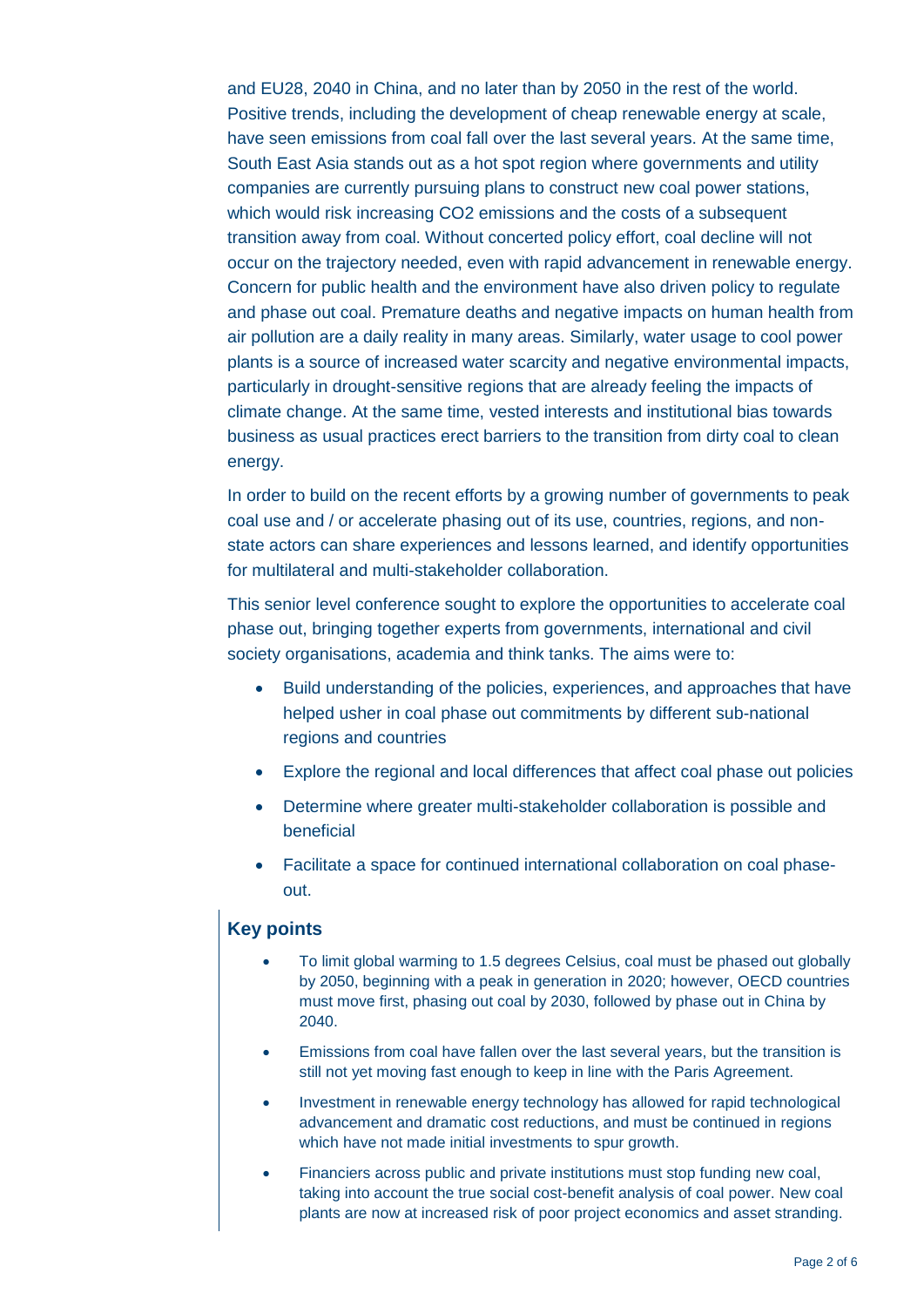- There are multiple reasons to phase out coal use other than climate change, including public concerns over air pollution and water scarcity. Policies and regulations to tackle air pollution have been among the most effective drivers for reduced coal use.
	- The transition away from coal to clean energy must be a just transition which accounts for the well-being and prosperity of workers, communities, and marginalised people. The development of clean energy infrastructure must ensure that all people have equitable access to energy.
	- The conference put many participants in touch with one another for the first time, providing an opportunity to share various policy and regional perspectives, learn from technical experts, and develop common understandings for moving forward with coal phase out.

### **The case for coal fired power is in decline**

- 1. The development of cheap renewable energy at scale has catalysed the fall of coal over the last several years. Significant reductions in coal use in the United States, the United Kingdom, and China has driven the global decline of coal. US states have been integral in coal phase out by taking action into their own hands, spearheading efforts that have led to the retirement of one third of the coal fired power generation in the United States. Many have also played important roles in stopping the export of coal, as western states have blocked coal export facilities that could spur trade to Asia.
- 2. To meet the Paris Agreement, analysis shows that coal phase out is needed no later than by 2030 in the OECD and EU28. The United Kingdom — birthplace of industrial coal — has reduced coal's share on the grid from 40% in 2012 to 9% in 2016, and then saw the first 24 hour period without coal in April 2017. Finland has announced that it will ban coal use in electricity generation by 2030. In Denmark and Italy, utilities are undergoing a proactive transition from coal to clean energy. In North America, states and provinces lead the way, including a phase out in Alberta, where coal power generation has been over half of their electricity mix.

### **From coal to clean energy in Asia**

- 3. China and India have drastically cut coal construction pipelines and are showing signs of decoupling growth from emissions. And South Korea has committed to retire ten of its older coal plants and restrict the construction of new coal power plants. China is taking action to halt and cancel overcapacity of coal power generation at home, but still needs to act to curb overseas development. Japan is the outlier among G7 members, in that it is pursuing new coal power generation domestically and aggressively promoting coal finance internationally. Air quality and water concerns drive the development of environmental regulation and increase the costs of coal use: coal's claims to be cheap rest on it continuing to be dirty. Research indicates coal is directly responsible for 260,000 premature deaths in China, 100,000 in India, and 20,000 in the European Union. In India, water use for cooling coal plants has exacerbated droughts and led to water shortages. In many areas, moving to clean energy also gives more people energy access.
- 4. The story of coal decline varies across these cases; however, important to each is experience sharing. In many cases, coal has met strong competition from natural gas and cheap renewables — the result of technological advancement and concerted efforts at scaling up. For instance, German investment and Chinese production reduced prices of solar in many markets.

## **Policy frameworks for coal phase out**

5. A variety of effective policy interventions are being used to assist the transition away from coal use in electricity generation, including:

"The United Kingdom — birthplace of industrial coal — has reduced coal's share on the grid from 40% in 2012 to 9% in 2016, and then saw the first 24 hour period without coal in April 2017."

"Air quality and water concerns drive the development of environmental regulation and increase the costs of coal use: coal's claims to be cheap rest on it continuing to be dirty."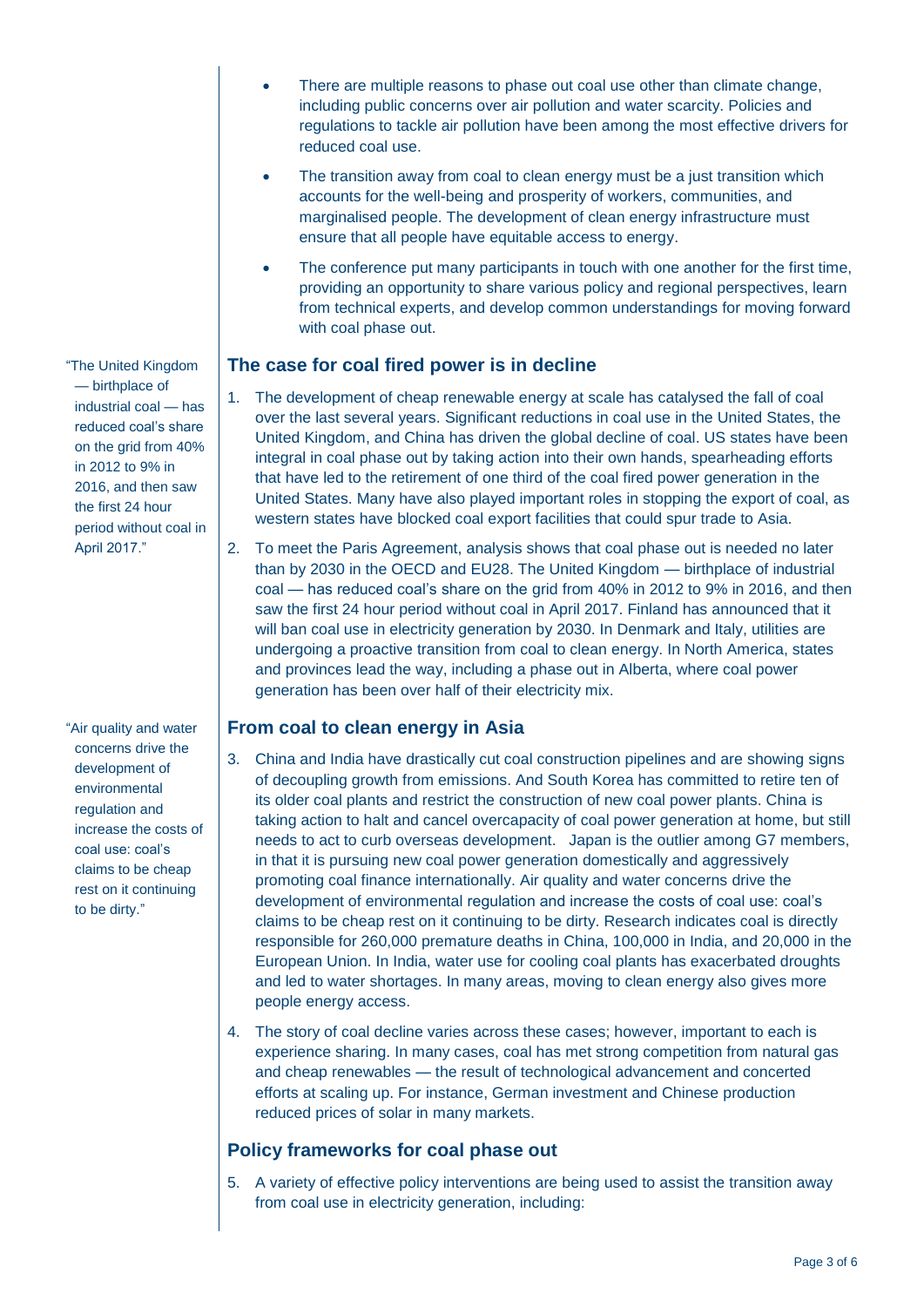- Legislative bans on coal This is the route under development in Finland, but one that requires buy-in from many stakeholders.
- Taxation, emissions regulation, and carbon pricing These are proving to be effective tools for transitioning away from coal in different jurisdictions, easing the burden over time and signalling the need for action by others.
- Supporting utilities as champions Regulation, price signals, and incentives to invest in renewables help utilities transition from coal advocates to champions for climate action.
- Non-climate drivers Concerns over air pollution and access to clean water, have driven action on coal, including in China and India, but should not supplant the narrative for climate action.
- Financial regulations Public finance, private finance, and multilateral development banks must end coal financing.
- Scheduled phase out and transitions Phasing out older, less efficient plants first creates a dynamic of old coal being replaced with new clean energy. A temporary transition of coal to biomass may help to maintain energy security and heat production during the transition, but has significant risks.
- Just transition Must be incorporated in coal phase out plans to provide decent futures in new, green economies for workers and communities. Increases coal phase out constituency.
- Civil society campaigns Effective in applying pressure on governments, businesses, and financial institutions to phase out coal. In most places, public interest in renewables is high.

### **Challenges ahead**

- 6. While coal generation has shown signs of peaking, decreasing by 6.2% in 2016, it is not a certainty that this will continue. In fact, signs of recent coal generation upticks underscore the need for concerted effort to phase out coal on a timeline consistent with the Paris Agreement. In areas like Southeast and East Asia, a variety of factors fuel continued coal project development (albeit with a significantly increased rate of project cancellations), including underdeveloped renewable markets and high barriers to entry, non-existent coal regulation, and a prevalence of domestic coal with decreased international value. On top of this, coal promoting countries are continuing to offer public finance for projects that would otherwise struggle to present a plausible business case.
- 7. In most regions, entrenched interests continue to challenge coal phase out, from the private sector to government and regulatory agencies steeped in decades of experience with coal power generation. False narratives of jobs and economic vitality from coal are widespread in places like the US. The myth of baseload power also persists, locked in from decades of running coal powered grid systems. A challenge to transition in the real economy comes from a renewed push for coal subsidies and additional costs being loaded on to on the developers of renewable energy projects.
- 8. As coal is phased out, policymakers must ensure just transitions for workers, communities, and marginalised people to decent, green jobs is a social imperative. Examples of just transitions exist in many regions, but the scale at which policy makers, businesses, and communities must work to shift away from coal globally is a major undertaking. When done well, however, just transition policies have the power to not only improve the lives of many, but create new constituencies in favour of transition in the communities most often heaviest affected by climate change.
- 9. While investment in renewables has increased, investment in coal projects continues at a level that will move the world off of the 1.5 degrees Celsius pathway. Investments in

"While coal generation has shown signs of peaking, decreasing by 6.2% in 2016, it is not a certainty that this will continue."

"Entrenched interests challenge coal phase out, from the private sector to government and regulatory agencies"

"Investments in coal projects must end, starting with public finance."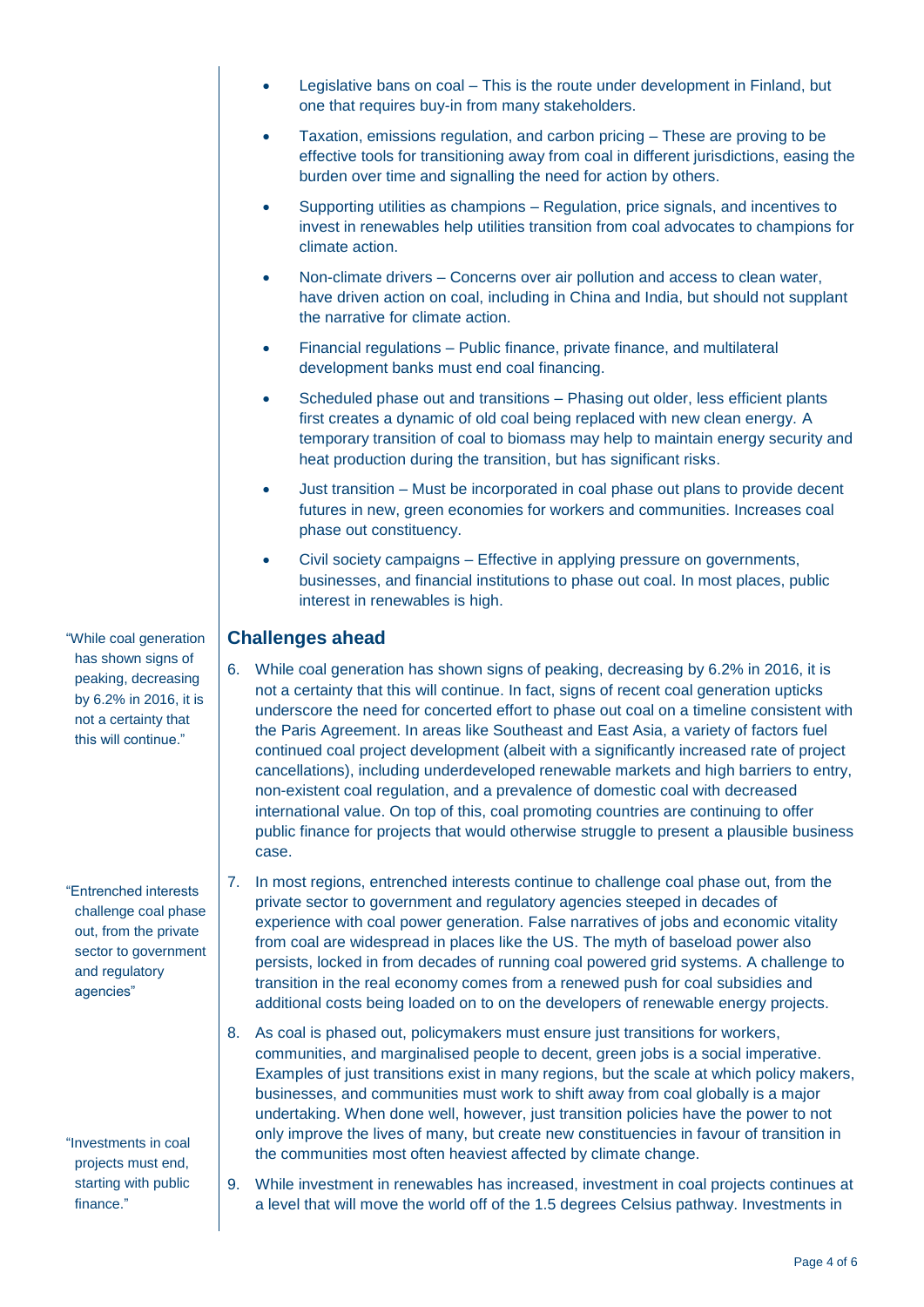coal projects must end, starting with public finance. Existing restrictions on lending must be strengthened for multilateral development banks and their intermediaries, taking into consideration adequate risk accounting for coal projects.

### **Key moments for signalling action**

- 10. To assist efforts to expand commitments to coal phase out by OECD countries and the peaking and reduction of coal power generation elsewhere ahead of 2020, there will be a series of key moments during 2018-19 that could provide opportunities for coordinated efforts, including:
	- California Global Climate Action Summit 2018 Subnational actors will play a key role in the transition from coal to clean and signal their readiness to contribute to climate action and coal phase out.
	- Facilitative Dialogue 2018 An early test of Paris implementation, the Facilitative Dialogue will seek to ratchet ambition behind NDCs. Real world progress on coal can help support deeper commitments.
	- COP24 in Katowice, Poland An important moment to send signals that countries are supporting a just transition as they seek to phase out coal.
	- World Bank meetings An opportunity for financial institutions to ensure that the risks of investing in coal are taken into account, and public financing for coal comes to an end.
	- UN Secretary General's Summit 2019 With a focus on climate action, this moment is an important target by which time countries should be aligned and working on coal phase out.

### **Actions in the OECD**

- 11. In order to deliver CO2 emissions reductions in line with the aims of the Paris Agreement, OECD countries should be aiming to have ended coal use for power generation by 2030 (unless it is fitted with carbon capture and storage technology). This means that by 2020 OECD governments should all be making visible progress on coal phase out and introducing policy commitments. Alongside this, OECD countries have an important international role to play through implementing a complete moratorium on coal finance (including subsidies and investment in existing plant).
- 12. Through the proactive sharing of policy approaches and real-world expertise, OECD countries can address practical challenges and support political leadership. There is already growing interest in how coal phase out approaches can provide a key element of a 'clean growth' agenda. Sub-national governments, energy regulators, and grid operators all have valuable roles to play in sharing insights and technical expertise.
- 13. By working together, OECD countries can undertake more effective diplomatic engagement with countries seeking to transition away from coal and those currently still financing coal and related infrastructure. By challenging the myth of "clean coal" and orthodoxy of baseload, leading governments can support the coal to clean challenge in emerging economies.

### **Actions in emerging economies**

- 14. The last remaining hot spots for the development of coal power plants are in emerging economies, but even here the pipeline of project development is significantly reduced. In order to secure a timely transition from coal to clean energy there is a need for parallel activities to tackle supply and demand elements of international finance for coal related infrastructure. This must include engagement with recipient countries and finance providers alike to reorient financial flows.
- 15. In order to support this transition, there is a need to encourage the sharing of peer to peer best practice for commercial lending and development banks alike. This can

"Subnational actors will play a key role in the transition from coal to clean and signal their readiness to contribute to climate action and coal phase out."

"OECD countries have an important international role to play through implementing a complete moratorium on coal finance (including subsidies and investment in existing plant)."